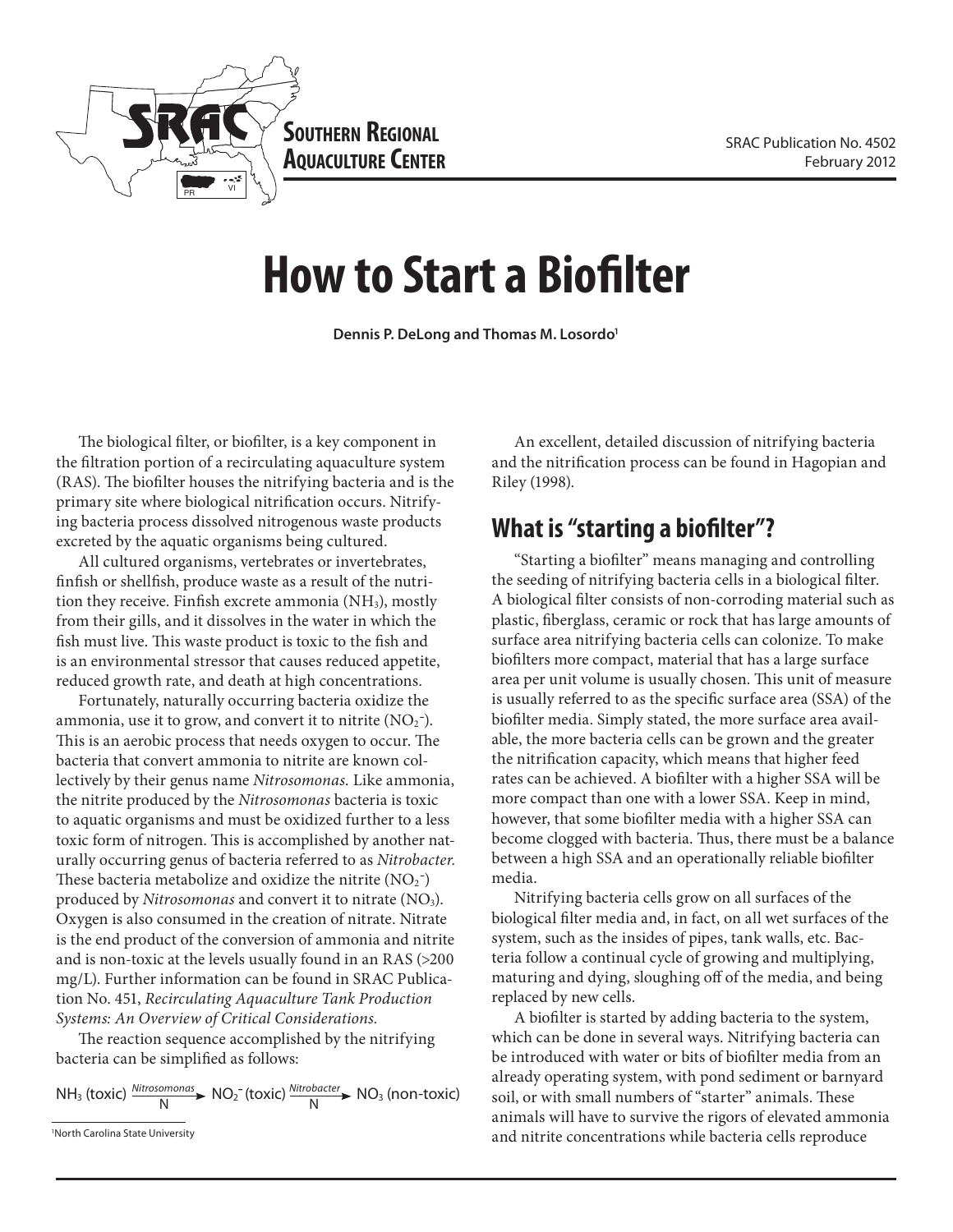and colonize the biofilter media. Whatever method is used to add bacteria to a system, there is a danger of introducing pathogens as well. The choice of a method should be evaluated as part of the overall facility management and biosecurity plan.

One strategy for starting a biofilter, sometimes called the cold start method, involves stocking the cultured species without having an activated biofilter. Operators must be prepared to deal with the resulting rapid increase in ammonia and nitrite concentrations and to reduce them to tolerable levels through water exchanges. Feed rates must be reduced or feeding must be suspended until biofilter activation occurs.

The cold start method has the advantage of using the bacteria that entered the system with the first animals introduced, bacteria that must have been well-suited to the conditions from which those animals came. This passive biofilter activation, however, can be a slow and stressful process for the animals and the system operator.

A more desirable method is to develop the nitrifying bacteria within the biofilter before stocking the species to be cultured. The advantages of "seeding" nitrifying bacteria are: 1) reducing stress on the newly introduced stock; 2) shortening the growing cycle with higher feed rates from the first day of stocking (which is important to the economics of an RAS); and 3) creating better water quality, which improves health, growth rates, and survival.

## **Steps in starting a biofilter**

To start a biofilter you must have a source of nitrifying bacteria and conditions that will encourage their growth. The following procedure assumes that animals are not yet in the system. Adding nutrients to support the growth of bacterial cells can create concentrations of ammonia and nitrite that can be lethal to your cultured species.

- 1. **Prepare the water chemistry of the system before introducing either nitrifying bacteria or animal stock.** The system should be operating and passing water through the biofilter. If the culture tank is not yet ready for use, it is possible to recirculate water only through the biofilter unit. This situation may arise when starting a newly built facility. System water should be free of residual chlorine that may have been used for disinfection or pathogen control. System water should be warmed or cooled to near the temperature at which the system will be operated when stocked; pH, salinity, alkalinity and hardness should match the requirements of the incoming stock.
- 2. **Provide alkalinity, a carbon source.** Carbon dioxide dissolved in the system water is a source of carbon for the developing bacteria cells, but carbonate  $(CO<sub>3</sub><sup>-2</sup>)$ and bicarbonate  $(HCO<sub>3</sub><sup>-</sup>)$  ions are also carbon sources

and are more easily added and controlled. Add sodium bicarbonate (NaHCO<sub>3</sub>), or common baking soda, to increase alkalinity. Baking soda is inexpensive and safe to use. Increase system alkalinity to about 150 mg/L initially. Alkalinity at this level will support the growth of *Nitrosomonas* bacteria, but the authors have had better success in establishing *Nitrobacter* bacteria at a higher alkalinity of about 200 to 250 mg/L. When *Nitrobacter* does become established, alkalinity can be allowed to decline to operational levels. The alkalinity of your water source will affect the quantity of sodium bicarbonate needed to raise the system alkalinity to suitable levels. As a rule, to raise the alkalinity by 10 mg/L, add 53 grams of sodium bicarbonate for every 3,785 liters (0.117 pounds or 1.86 ounces per 1,000 gallons) of system water capacity. Refer to Figure 2 in SRAC Publication No. 452, *Recirculating Aquaculture Tank Production Systems: Management of Recirculating Systems,* for a complete graphic summary of pH and alkalinity management.

- 3. **Adjust pH if necessary.** With alkalinity at the level suggested above, pH is usually not a problem. A range of 6.8 to 7.2 is best. The lower healthy limit of pH for nitrifying bacteria, about 6.8, is usually not reached unless a high concentration of carbon dioxide is present. During the start-up of a new system, this is unlikely unless the source water is high in carbon dioxide. Circulation and aeration or degassing of the water in the system will reduce  $CO<sub>2</sub>$  concentration.
- 4. **Provide ammonia and nitrite.** Add ammonium hydroxide, or unscented household ammonia used for cleaning, which is an aqueous solution of ammonia. Ammonium chloride and ammonium nitrite also are commonly used. Add sufficient ammonium hydroxide to raise the total ammonia level to between 3 and 5 mg/L. This should allow for good detection by most testing methods. Generally, 60 ml of clear household ammonia (10% aqueous ammonia) will raise the ammonia concentration of 3,785 liters (¼ cup per 1,000 gallons) of system water by about 1.6 mg/L. Adjustments will be necessary if you are using a different concentration of aqueous ammonia. Start with a minimum amount, allow enough time for thorough mixing through the system, and then test for the ammonia concentration. If more is needed to increase the concentration in the system to between 3 and 5 mg/L, add more incrementally.
- 5. **Introduce nitrifying bacteria.** Introducing bacteria may accelerate the acclimation process. If using commercial preparations of bacteria, follow the manufacturer's recommendations during the previous steps and in adding the bacteria. Apply the suggested nutrients at the rates and schedules directed by the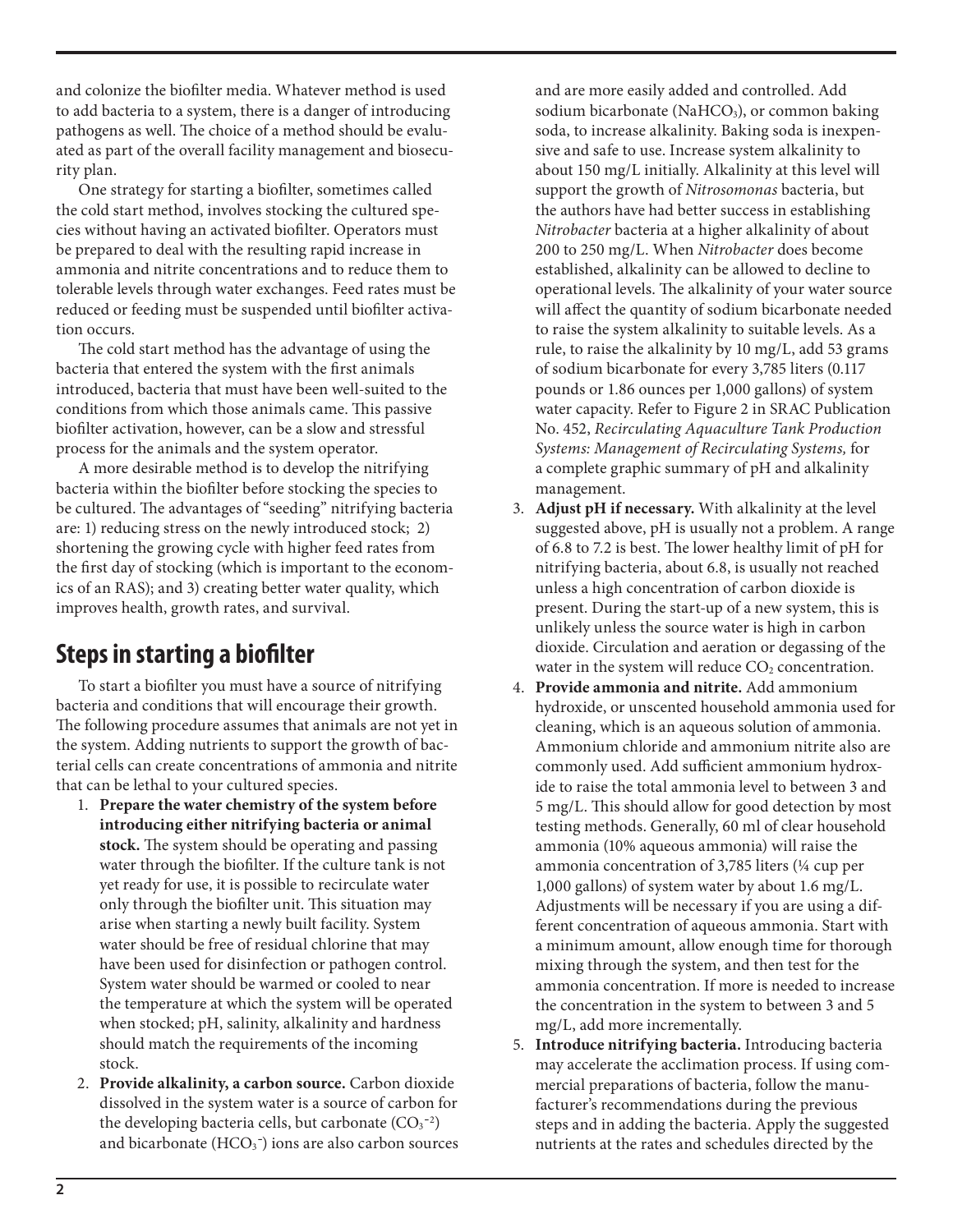manufacturer. Directions may suggest that bacteria be added in several portions. The most effective way to introduce bacteria is to move biomedia elements from an acclimated system operating under similar culture conditions. If introducing already colonized biomedia elements or other forms of bacteria, add them at this time.

6. **Begin monitoring water quality parameters.** Water quality parameters should be monitored regularly during the start-up of a biofilter. Ammonia, nitrite, pH, temperature and alkalinity are the primary water quality parameters to test. Reliable, accurate and repeatable methods for measuring ammonia and nitrite concentrations in the system should be established. Testing can be done with test kits and color comparators, colorimeters, or spectrophotometers. Operators should be able to compare changes in water quality from one day to the next with confidence that the test results are representative of changing water quality conditions that the biofilter is causing. Water samples should be collected from the culture tank, since that is where the animals will be. Samples should be collected from the same place in the tank and analyzed promptly. They should be taken at the same time each day, and persons conducting tests should follow the same procedures, using the same accurate measuring equipment. Standardization, routine, and attention to detail ensure that you will have accurate information for making operational decisions.

 It is helpful to graph both ammonia and nitrite concentrations, adding each day's readings over time. This gives you a visual concept of biofilter development. Figure 1 shows the characteristic curves associated with biofilter start-up. While the numbers may vary among different cycles, systems and biofilters, the shape and relationship of the curves should be about the same. Initially, ammonia concentration increases to a high point and then declines. After a lag period, nitrite concentration begins to increase to a point and then declines. It is also important to note that this example start-up occurred over a short period of time because of the warm temperature under which this particular trial was conducted— 28 °C (about 83 °F). Compare this graph to Figure 3 in SRAC Publication No. 452, *Recirculating Aquaculture Tank Production Systems: Management of Recirculating Systems.* 

7. **Be alert for the decline in nitrite concentration.** In Figure 1, note the trend for declining nitrite concentration. The top of the nitrite curve represents the point at which *Nitrobacter* bacteria have developed in numbers sufficient to consume more nitrite than is being produced or added to the system; thus,



**Figure 1.** Water quality data for biofilter start-up. (DeLong, unpublished data, North Carolina Fish Barn, July 1998)

the nitrite concentration decreases. This trend will continue until nitrite concentration levels off. At that point, if nitrite and ammonia levels are acceptable for the species being cultured, stocking can occur. If stock is present in the system, feeding can begin at low levels, and normal production operations can commence.

With some growout cycles in an RAS, it is sometimes unnecessary to restart the biofilter. If a system is being transitioned from one production cycle to the next, the system can be kept operating and the biofilter kept active between cycles, stocking the next cohort immediately after harvesting or transferring the previous one.

In the interest of disease control, which is critical in commercial aquaculture production, it is often necessary to disinfect the system upon completion of a growth cycle. Disinfection is normally accomplished by flooding the tanks, filtration components, and pipes of the entire system with a solution of water and bleach (chlorine) or other suitable disinfectant and allowing it to circulate, followed by draining and drying of the system. This process kills not only pathogens in the system but also the nitrifying bacteria in the biofilter, which must then be started anew for the next growth cycle.

If a biofilter is kept alive and functioning between production cycles, some bacterial cells will be lost because the amount of ammonia and nitrite available to sustain the bacteria population has decreased. Some cells may slow down their processes, and the biofilter's overall nitrification capacity will decrease slowly. Nitrifying bacteria activity will increase again as soon as animals are fed and waste production increases. However, feed rates should be increased slowly, as it will take some time for the bacterial biomass to return to pre-harvest levels. If there will be several days or weeks between cycles, doses of ammonia can be added to the system to keep the bacteria alive and functioning.